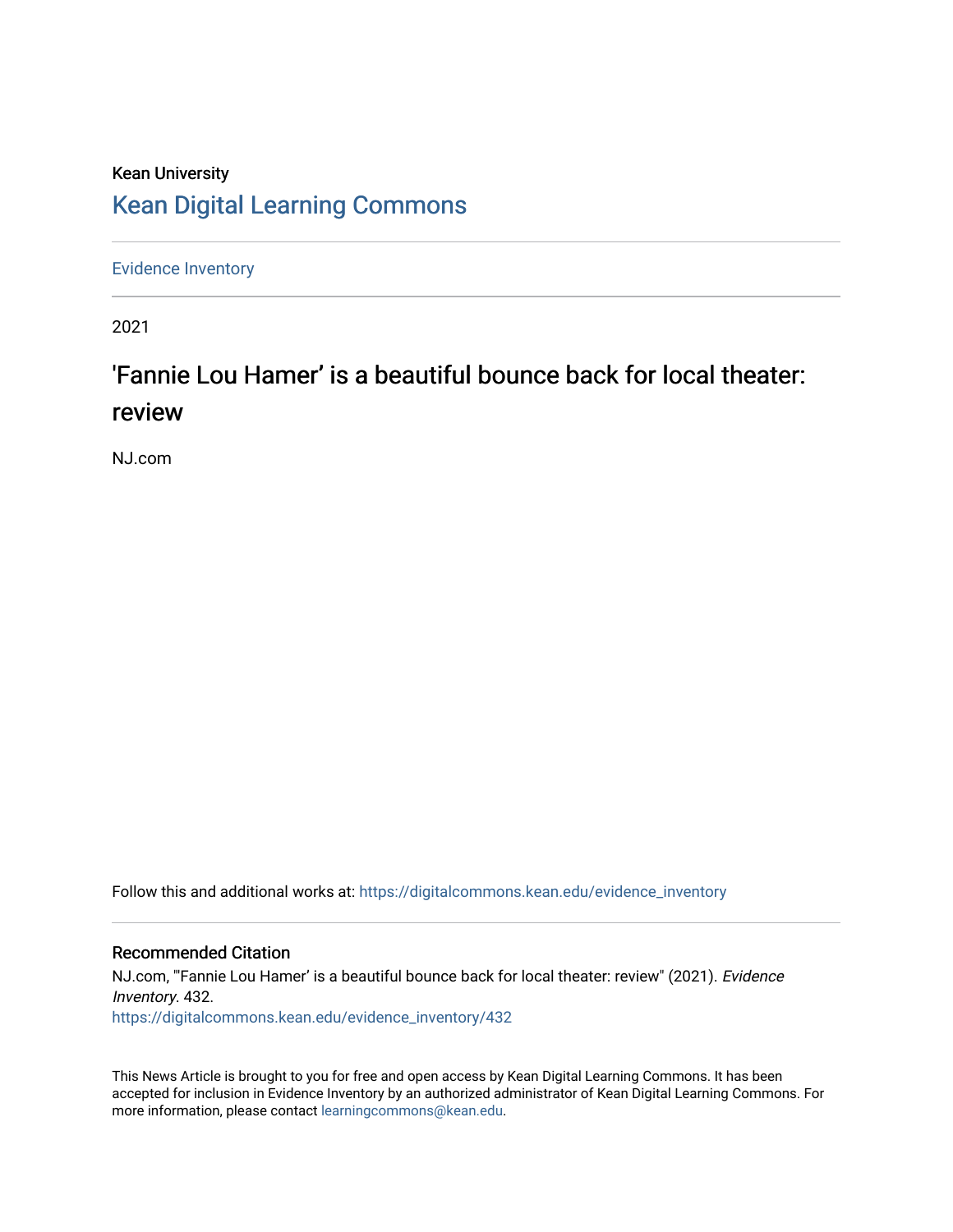### 'Fannie Lou Hamer' is a beautiful bounce back for local theater: review

#### Keywords

'Fannie Lou Hamer' is a beautiful bounce back for local theater: review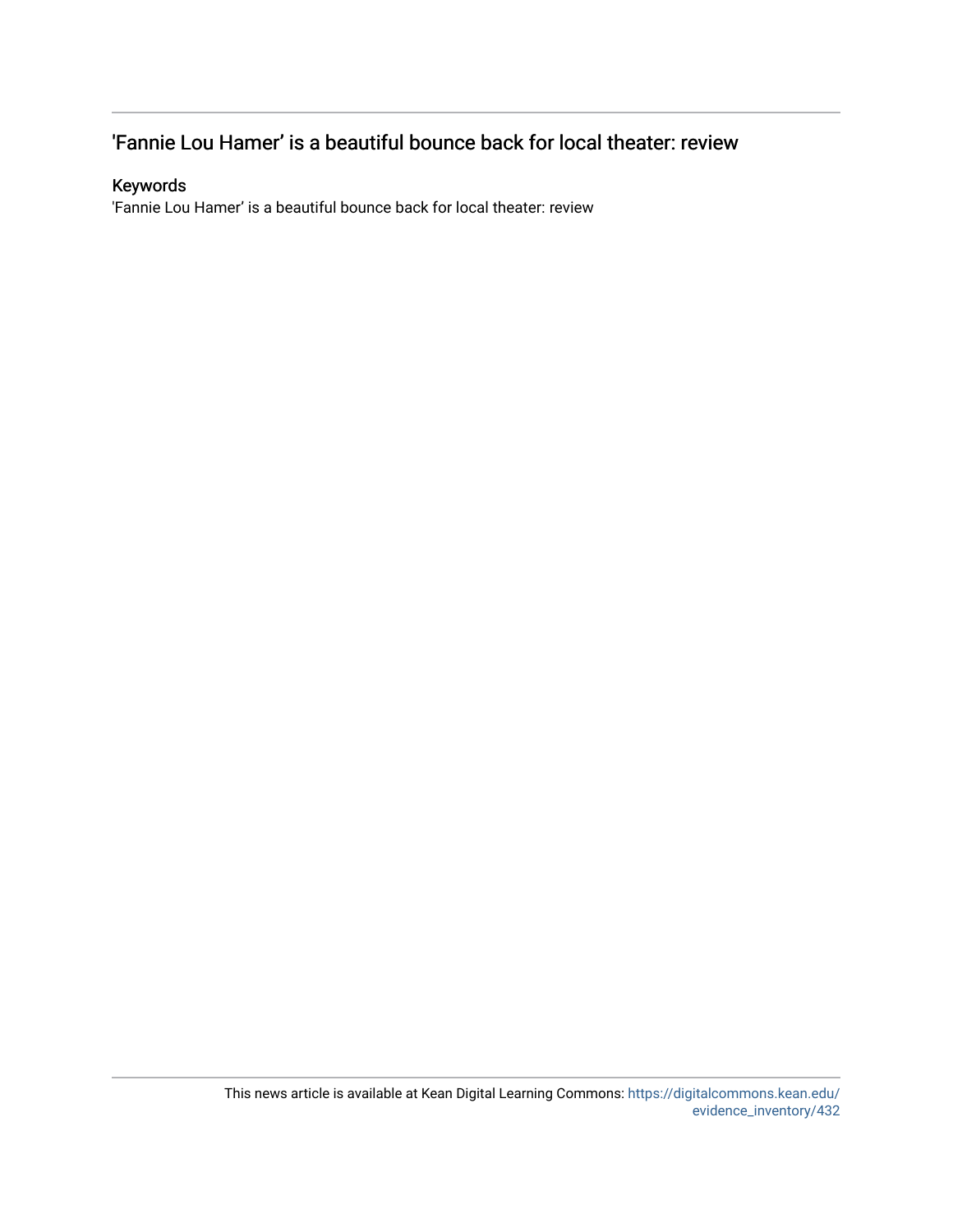

#### You value local news. We need your support. [Subscribe](https://www.nj.com/digitalsubscription/inline/) now »

Advertisement

**[Entertainment](https://www.nj.com/entertainment)** 

# 'Fannie Lou Hamer' is a beautiful bounce back for local theater: review

Updated Oct 16, 2020; Posted Oct 16, 2020

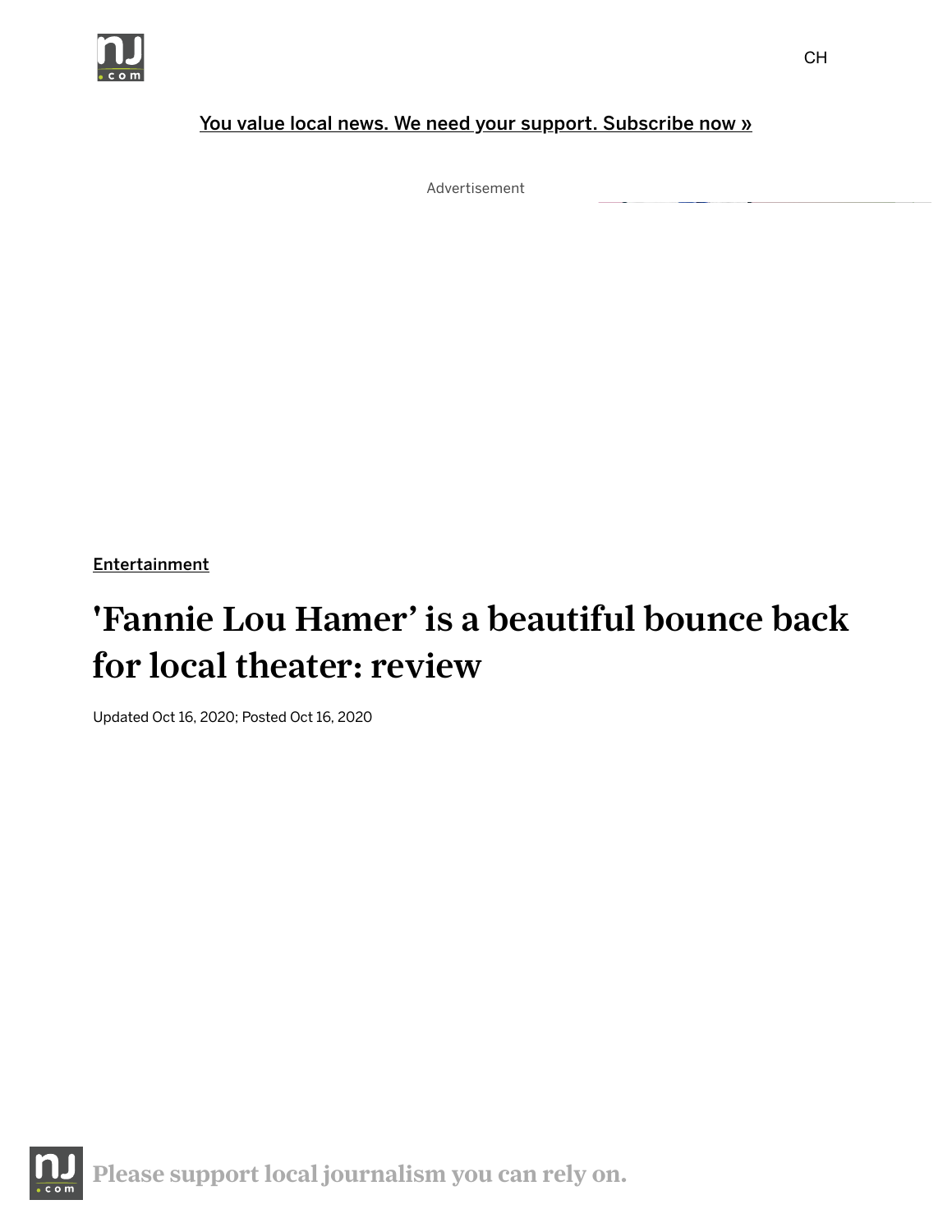

A new, socially distanced production "Fannie Lou Hamer — Speak on It!" at Premiere Stages in Union. (Ian Alfano)



#### By Patrick Maley | For NJ [Advance](http://connect.nj.com/staff/pmaley/posts.html) Media

Theater has been down before.

Among humanity's oldest and most consistent social practices, theater has been shuttered in the past by economic hardships, political and religious censorship, war, and plague. But again and again humans have shown a dogged resilience in their urge to gather in the dark and watch others get up on stage and play pretend. COVID-19 has closed playhouses around the world since March, but this same urge to participate in the art of performance has emerged, first in all sorts of inventive online performances and now, in small doses, live performance. Wounded and halting though it is, theater is finding a way back on its feet.

Advertisement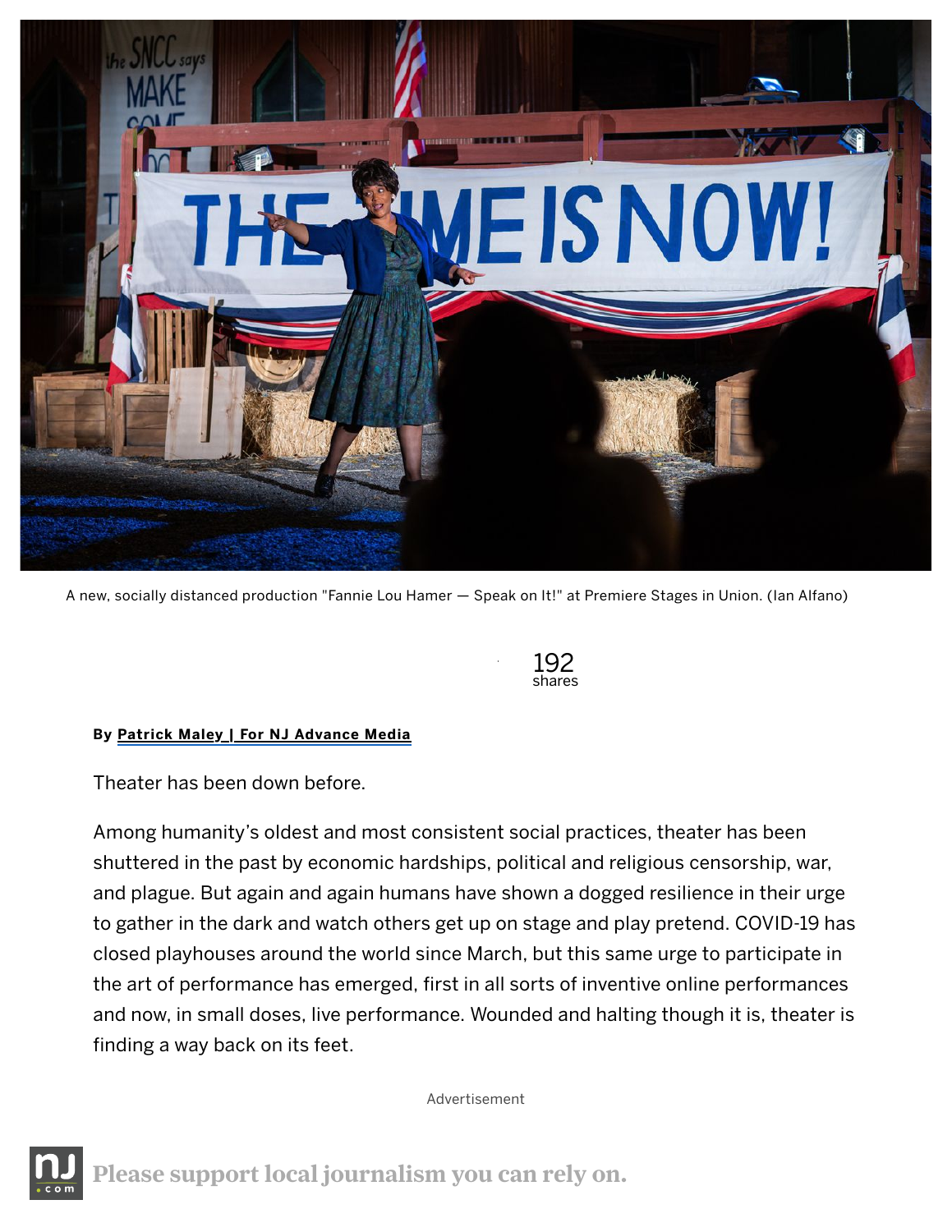It seems a simple thing, but the world is different now, and so here is what turns out to be a remarkable statement: On a warm autumn evening in Union, covered in masks and cautiously distanced from one another under a tent, an audience assembled a show.

[Premiere](http://www.premierestagesatkean.com/) Stages has gone to great lengths to produce a rousing version of Cheryl L. West's new play, Fannie Lou Hamer: Speak on It!—which runs for only five shows through the weekend—a topical biographical sketch of an influential civil rights leader in the 1960s and 70s. The historical Hamer's activism covered a variety of causes, but the play focuses on her commitment to voting rights. Learning only late in life that Black people were entitled to vote, Hamer made it her mission to spread the message of voting's importance and to help as many disenfranchised people as possible get registered. She continued despite constant intimidation and episodes of terrible police brutality.

West's 60-minute play is a monologue by Hamer (a warm and often vibrant Rema Webb), interspersed with stirring spirituals accompanied by an on-stage musician, Kena Anae. Staged against the beautiful brick backdrop of the Liberty Hall Museum, the show takes place on and around a large wagon that could have been the centerpiece of a get-out-the-vote barnstorming tour. Marshall Jones III's direction harnesses David M. Barber's scenic design in order to invoke the mood of a rally, as Webb speaks directly to the audience, and invites them to sing and clap along with her.

What opens as a more-or-less flat recitation of voting platitudes progresses into a more textured and moving play when we start to learn more about Hamer as a person. Her biography and struggles make her rah-rah attitude at the play's opening less of a feel-good celebration of democracy and more of an urgent call to action on behalf of the country's most vulnerable citizens.

The script is studded with contemporary references (its loose conceit is that Hamer has arrived from the past to continue her mission, which proves as pressing as ever), showing West's insistence that the greatest threat to the work of Hamer and her brave cus Dally banners hang around the set, most of which harken



Please support local [journalism](https://buy.tinypass.com/checkout/template/) you can rely on.